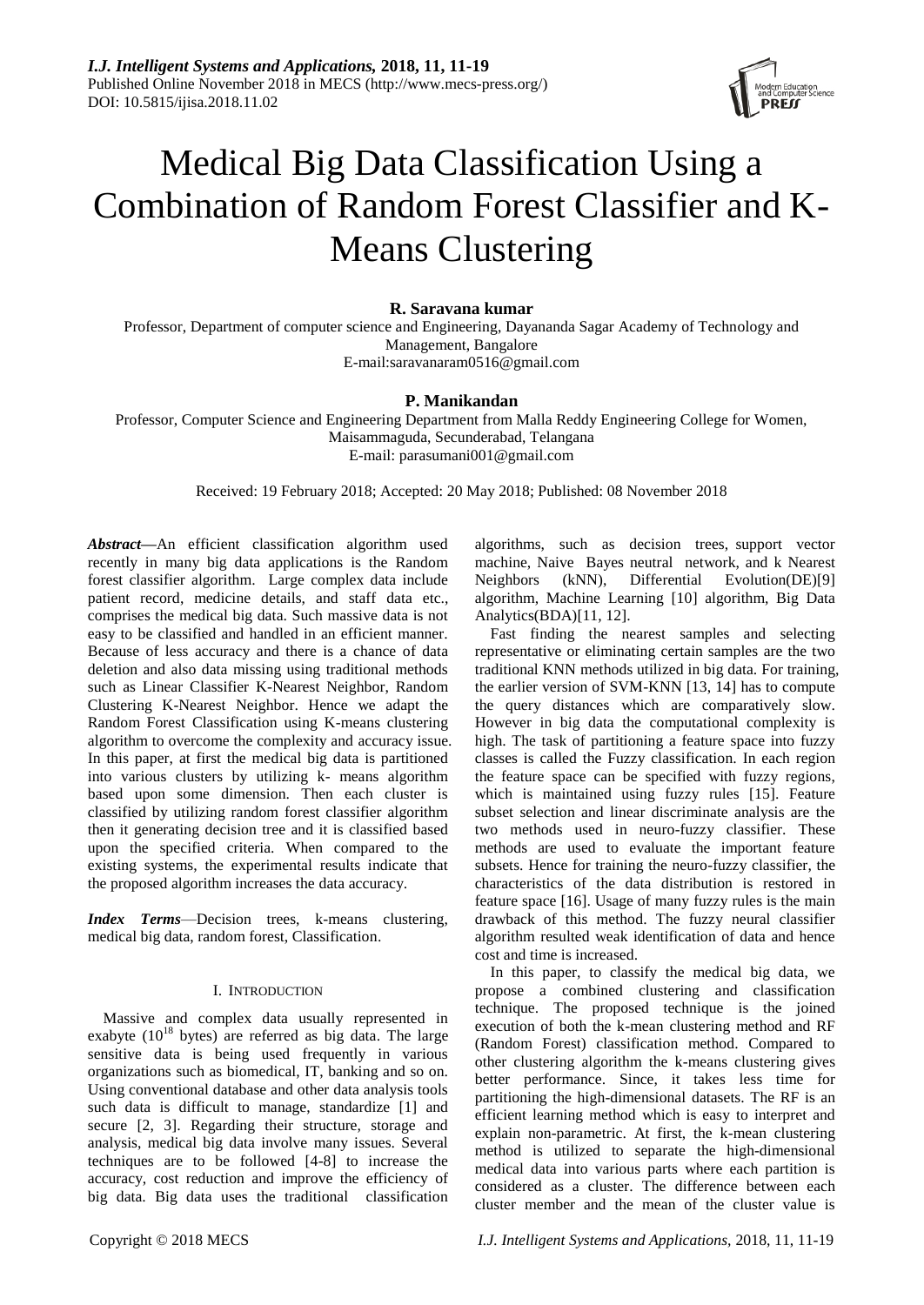computed after the mean estimation of each cluster. Then, the clustered information is classified using the RF classification technique. To effectively recognize the underrepresented class, this RF technique can oversee datasets as vast as required giving the vital support. By the proposed RF approach the big medical data will be reduced accurately and efficiently.

The rest of the paper is organized as follows. Section 2 briefly reviews the related works. Section 3 elaborates the training and testing process. The proposed technique achievement results and the related discussion are given in section 4 and the paper is concluded in section 5.

## II. RELATED WORKS

Gang Luo [17] have introduced a system named Predict-ML for transformation of big clinical data into several datasets which was used in various applications. The results were predicted automatically, in which the main advantage of the system is less time and reduced cost. The Predictive model can guide personalized medicine and clinical decision making. The software takes several years to be built fully and hence not easily affordable.

For more flexibility in dynamic data streams a new evolving interval type-2 fuzzy rule-based classifier (eT2Class) was presented by Mahardhika Pratama *et al*., [18]. While retaining more compact and parsimonious rule base on the state-of-art EFC's that method produces more reliable classification rates. Referring to the summarization and generalization power of data streams, initial data stream was pruned and the fuzzy rules were grown automatically. Accuracy and reliability were accomplished in that technique. However the complexity was prediction and management of big data.

A KNN rule classifier based on GPU devices was designed by P. Gutiérrez *et al*., [19] to overcome the dependency between datasets and the GPU memory requirement. Using this method, an efficient CPU-GPU communication was designed. Due to its Irrespective size GPU keeps the memory usage stable and allows the dataset addressing significantly from hours to minutes in which the run time has been reduced. The design was best suitable in lazy learning algorithms such as KNN rule. The time complexity was reduced and also the run-time performance was improved. But for every training datasets the nearest distance calculation was complex for big data.

In order to reduce the complexity of big data a novel architecture was introduced by Entesar Althagafy and M. Rizwan Jameel Qureshi [15]. To efficiently analyze, the big data in IT companies includes large complex data's were difficult. To improve the performance of quality of service (QoS) this system integrates the Amazon Web Service (AWS) remote cloud, Eucalyptus, Hadoop. All incoming requests were accepted by AWS remote cloud and to the best proper Eucalyptus cloud it is forwarded intelligently. The complexity was overcome by this architecture and the performance against incoming request from multiple clients was enhanced and hence the

time and cost complexity was reduced and the QoS was increased. Data security and privacy was the major limitation.

Zhang Yaoxue *et al*., [20] have presented the survey on cloud computing and analyzed its related distributed computing technologies. To support the big data of IoT, two promising computing paradigms were introduced they are transparent computing and fog computing. The computational performance against big incoming data requests was improved from multiple clients but there was less sensitive data security.

A big data analytics-enabled business value was introduced by Yichuan Wang and Nick Hajli [21]. All the phases the information life cycle in big data architecture was made understood by the concept of ILM. By analyzing secondary data consisting of big data cases specifically in the healthcare context it also explores the three path-to-value chains to reach big data analytics success. Thus to analyze big data for business transformation it provides new methodology to healthcare practitioners and detailed investigation of big data analytics implementation was offered more. There was no proper method to retain and manage data efficiently, though it has flexibility to deal with big data.

To reduce the challenges faced by big data in radiology and other healthcare organization P. Marcheschi [22] implemented HL7 (High Level 7) CDA technique. Standard radiology was highly benefitted due to the presence of DICOM (Digital Image and Communication in Medicine) and faster implementation can be done by the developers. The dissemination usage of FHIR standard simplifies developer works to make it less abstract, for the process of document creation. The implementation simplifies the presence of more templates and for its simplicity and completeness it was hence proved to be more successful. Lack of "plug and play" solution that helps in the standardization of data was the major drawback.

The devices that track real-time health data, or devices that auto-administer therapies, devices that constantly monitor health indicator when a patient self-oversees a therapy, D. Dimitrov [23] initiated mIOT (medical Internet of Things) and big data. In smart phones, wireless devices can be implemented and the time spends by the end users can be reduced by that method. Based upon the symptoms it can be diagnosed. However it cannot determine the exact health condition of users this method cannot be fully trusted. Accordingly modifications were done by updating current data and also it should be made user friendly.

#### III. PROPOSED METHOD

Training process and testing process are the two processes being introduced in this section. In training process, initially the medical big data is partitioned using K-means clustering. Then randomly select the partitioned datasets and for each dataset, decision trees are generated. In testing process, each test sample is classified from the values generated in decision trees.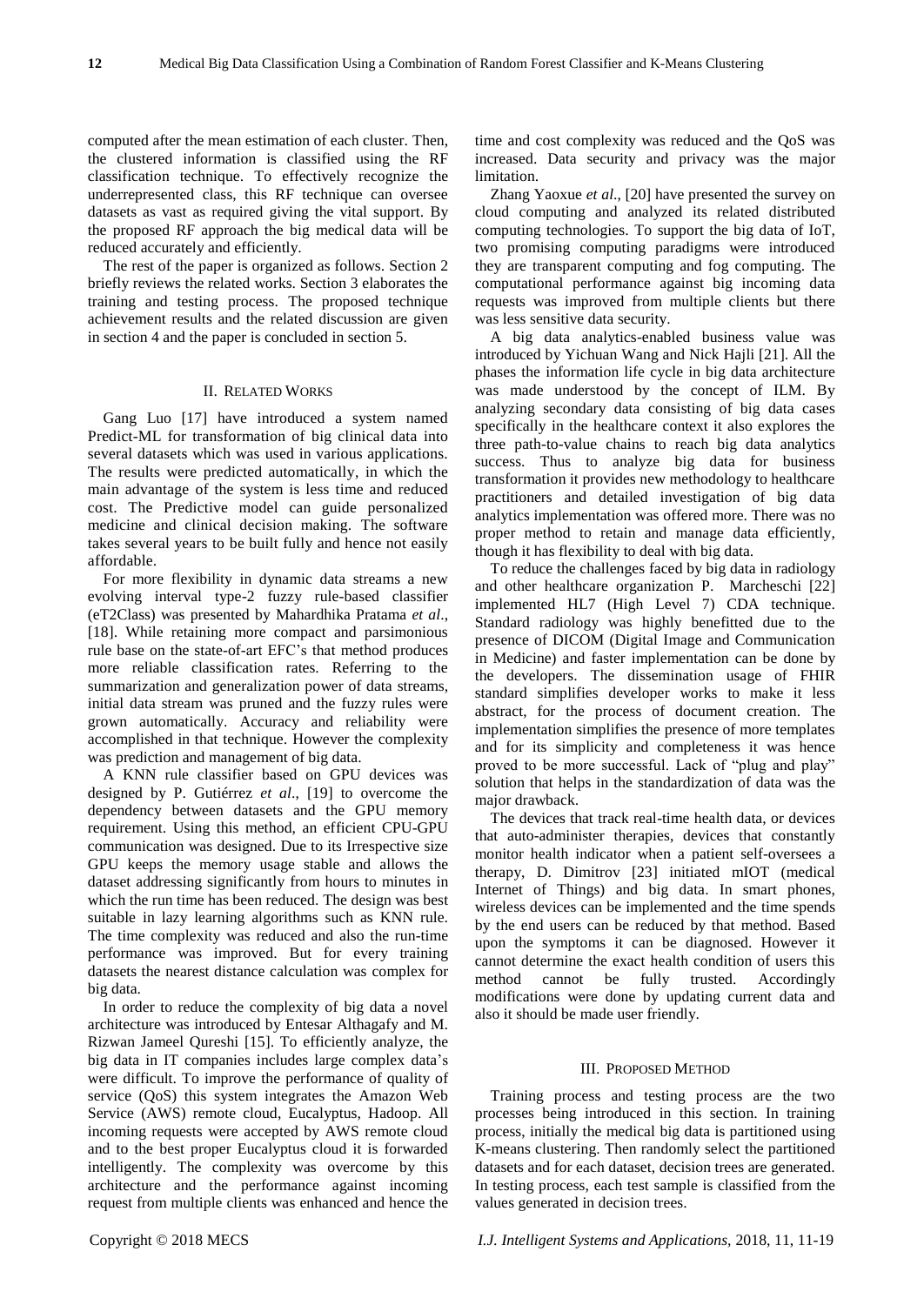

Fig.1. Random forest Classification using *K* -means Clustering

The classification of medical big data using random forest is shown in fig. 1. By using k-means clustering the medical big data is partitioned into number of groups named as clusters. Then, based on the RF classification method the cluster data is classified and which are start with decision tree generation. For each split, random forest selects random subset of predictors. Even on smaller sample set sizes. Random selection further reduces variance and hence the accuracy is increased. Here, for each decision tree the random values are generated and finally the best class is selected based on majority voting.

## *A. Training Process*

The medical big data contains massive and complex data such as management information, staff details, data and medicinal information. Random forest classifier is used to classify such data accurately and efficiently. To partition the big data at first training process clustering is done for selection of random subsets. The decision trees are generated from the random subsets.

## *B. K-means clustering*

*1) Choosing K :* In *K* -means clustering to produce the best result the repeated refinement is used. *K* is given as input for the dataset and the number of clusters. The clusters are determined by the *K* means algorithm and for a particular pre-chosen *K* data set labels are determined. The number of clusters in the datasets for a range of  $K$  values is found using the *K* -means clustering algorithm and hence the results are compared. Generally, for determining exact value of K there is no method, but using certain methods an accurate estimate can be obtained. Across different values of *K* , the mean distance between data points and their cluster centroid, the most commonly used method is to compare their results. Whenever the number of clusters is increased the distance to data points is reduced, and will always decrease this metric hence increasing  $K$  and when  $K$  is the same as the number of data points it goes to the extreme of reaching zero. *K* can also be determined using certain methods like Cross-validation, information criteria, the information theoretic jump method, the silhouette method, and the G-means algorithm and so on. Across a group that provides insight into how the algorithm is splitting the data for each *K* the distribution of data points can be monitored. In the data point the data set is a collection of features. Either randomly generated or selected from the data set. Initially the algorithm starts with selection of cluster centroid. Between two steps the algorithm then iterates:

*Step 1: Data assignment:* Each cluster from the dataset is defined by cluster centroid. In data assignment step, each data point is assigned to the centroid with the minimum distance based on the squared Euclidean distance. More formally, in set *C*  if  $c_i$  is the collection of centroids, then each data point *x* is assigned to a cluster based on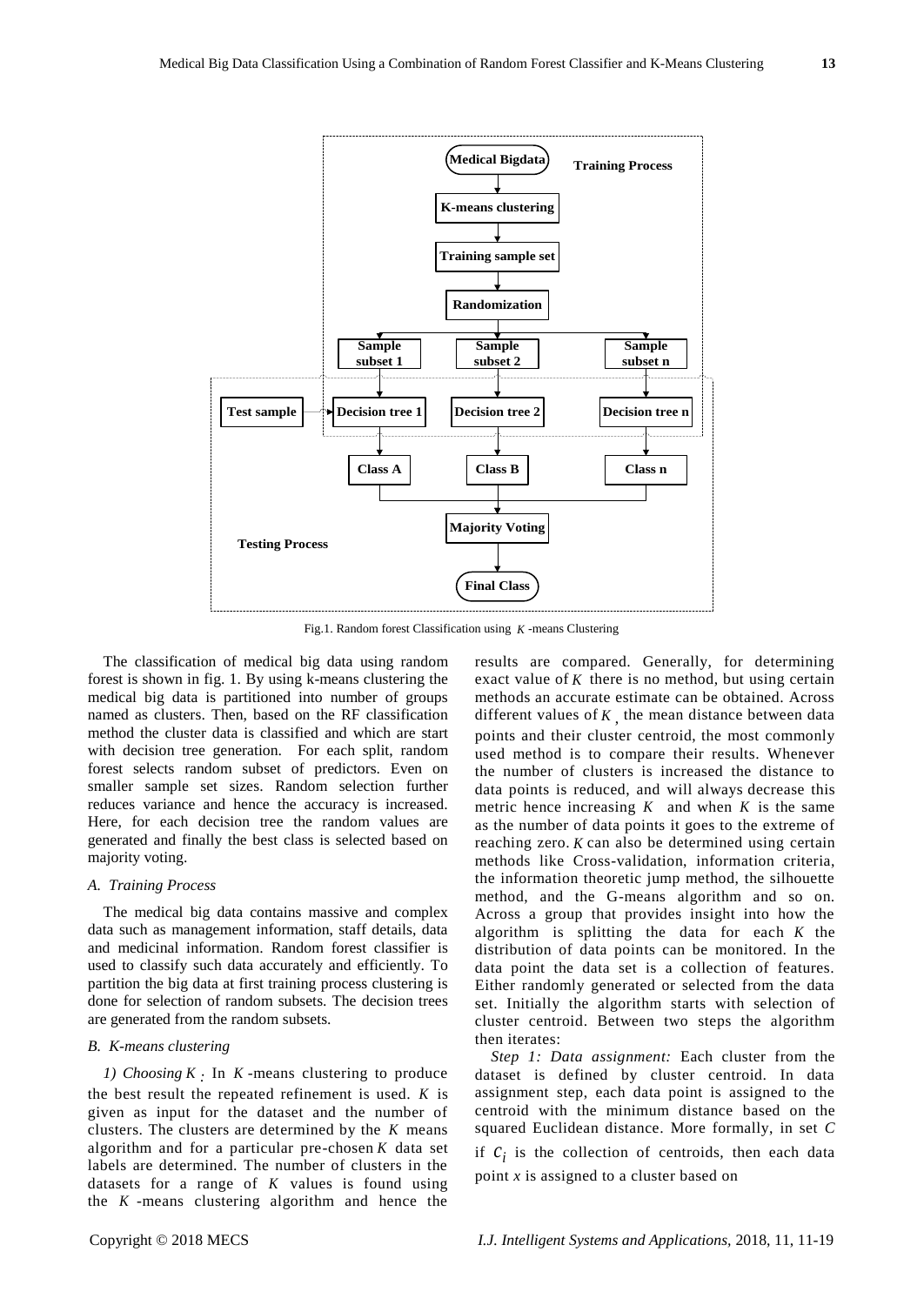$$
\underset{c_i \in C}{\arg \min} \, dist(c_i, x)^2 \tag{1}
$$

Here, *in equation 1, using* Euclidean distance *the minimum distance between dataset and the centroid is calculated*. For each  $i^{th}$  cluster centroid the set of data point assignments be  $S_i$ .

*Step 2: Centroid updation:* The cluster centroid are recomputed. In equation 2, this is done by taking the mean of all data points assigned to that centroid's cluster.

$$
c_i = \frac{1}{|S_i|} \sum_{x_i \in S_i} x_i
$$
 (2)

The two steps are repeated until no data points change clusters. To converge a result this algorithm is guaranteed. The possible outcome is not produced by the result, meaning that with randomized starting centroids may give a best output assessing more than one run of the algorithm.

## *C. Random Forest Algorithm*

*Input:* Training Datasets, Test sample

*Output:* Majority vote from all individual trained trees after classification.

Let  $T_{\text{trees}}$  be the number of trees to build.

For each of *Ttrees* iterations

- 1. From training set a new bootstrap sample is to be selected.
- 2. On the bootstrap an unpruned tree is grown.
- 3. Randomly select  $m_{try}$  at each internal node predictors and using only these predictors determine the best split.

The datasets best split is chosen based upon the regression and classification of data. Efficiently *Ttrees* is selected by building trees until entire dataset is splitted. For better split,  $m_{try}$  is the number of predictions and it is randomly selected from the dataset. Where,  $m_{try}$  =k bagging is a special case in random forest. Many benefits of decision trees such as handling missing values, continuous and categorical prediction are retained by Random forest. The forest model is built initially. To make predictions we use the forest. In general the random forest can be specified as follows.

*Step 1:* At first the dataset is to be created as,

$$
S = \begin{bmatrix} fx1 & fy1 & \dots & Z1 \\ \dots & \dots & \dots & \dots \\ \dots & \dots & \dots & \dots \\ fxn & fyn & \dots & Zn \end{bmatrix}
$$
 (3)

Where  $fx1$  is the feature  $x$  of  $1^{st}$  sample,  $fyn$  is the feature y of  $n^{th}$  sample .Likewise  $Z<sub>th</sub>$  feature samples are determined. The randomized training dataset is depicted in equation 3.

*Step 2:* Next based upon the criteria the random data subsets are created. These subsets are called as decision trees.

Decision tree1

$$
S1 = \begin{bmatrix} fx12 & fy12 & \dots & Z12 \\ \dots & \dots & \dots & \dots \\ \dots & \dots & \dots & \dots \\ fx35 & fy35 & \dots & Z35 \end{bmatrix}
$$
 (4)

Decision tree2,

$$
S2 = \begin{bmatrix} fx2 & fy2 & \dots & Z2 \\ \dots & \dots & \dots & \dots \\ \dots & \dots & \dots & \dots \\ fx20 & fy20 & \dots & Z20 \end{bmatrix}
$$
 (5)

Decision tree *t* ,

$$
S2 = \begin{bmatrix} fx4 & fy4 & \dots & Z4 \\ \dots & \dots & \dots & \dots \\ \dots & \dots & \dots & \dots \\ fx12 & fy12 & \dots & Z12 \end{bmatrix}
$$
 (6)

Where,  $S = S1 \cup S2 \cup ... \cup St$ 

Equation 4, 5, and 6 shows that *S*1 is the decision tree 1,  $S2$  is the decision tree 2,  $St$  is the decision tree t respectively and hence from the given dataset, the *t* decision trees are generated.

*Step 3:* The final decision values are evaluated from the decision trees and using random forest all the values are compared with the test sample classifier and hence the majority vote is determined. In the required class label the majority vote thus obtained is considered.

#### *D. Testing Process*

Whether the decision is true or false is predicted initially by two types of values. If the set contain samples of different pattern, the entire data set is redefined into single pattern subsamples. Belonging to a single pattern, the decision tree is composed by a leaf when the set contains only samples. By purity measure of each node the feature selection is improved**.** As in equation 7 the general dataset can be converted into decision trees.

$$
F(x) = F(x, a) \in F \to y = T(x) = \sum_{m=1}^{M} c_m I \left[ x \in R \right] \tag{7}
$$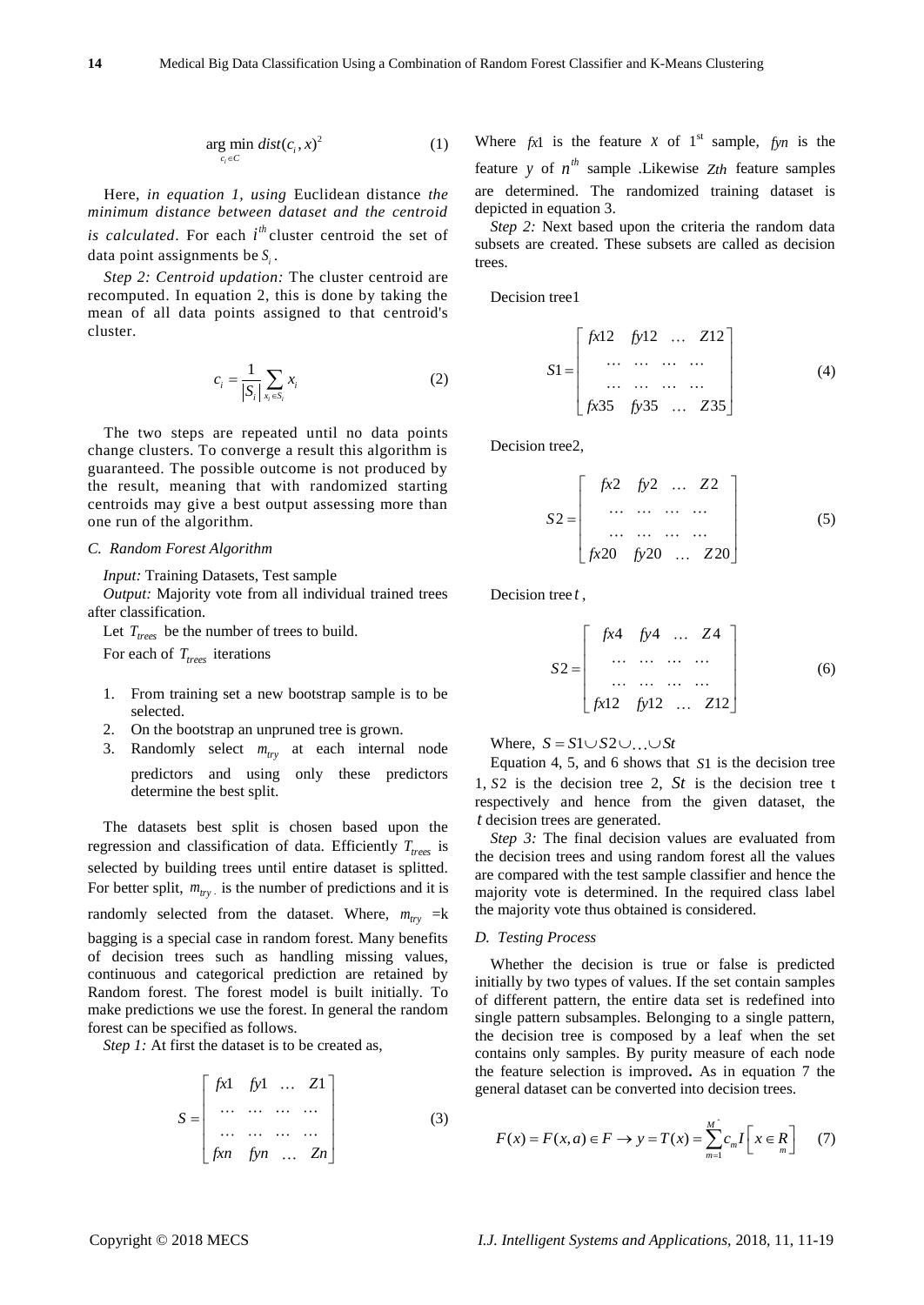Where,

Training set: 
$$
\{y_i, x_{i1}x_{i2},..., x_{ik}\}_1^N = \{y_i, x_i\}
$$

K=#predictors and N=#samples

Score criterion to judge quality of fit of model,

$$
R(a) = \frac{1}{N} \sum_{i=1}^{N} L(y_i, F(x_i, a))
$$
 (8)

Squared error:

$$
L\left(y, y\right) = \left(y - y\right) \tag{9}
$$

Search strategy to minimize the score criterion:

$$
\hat{a} = \underset{a}{\arg\min} \hat{R}(a) \tag{10}
$$

$$
\begin{cases}\n\wedge \wedge \\
\mathcal{C}_m, R_m\n\end{cases}\n\Bigg\}_{1}^M
$$
\n=\n
$$
\arg\min_{\begin{bmatrix}\n\wedge \wedge \\
\mathcal{C}_m, R_m\n\end{bmatrix}}\n\begin{bmatrix}\n\frac{N}{2}\n\end{bmatrix}\n\begin{bmatrix}\ny_i - \sum_{m=1}^M \mathcal{C}_m I(x_i \in R_m)\n\end{bmatrix}^2
$$
\n(11)

There is more likely of over fitting training data as the tree grows larger. By pruning beyond the training data sub trees are generated. While pruning, the tree complexity (size) and goodness of data fit (node purity) are essential. By using the best splits in equation  $(8)$  &  $(9)$ pure children  $\mathbb{R}^1$  and  $\mathbb{R}^r$  are produced. Each tree is fully grown and unpruned based on the best split. Thus using equation (10)  $\&$  (11) with various decision trees the

random forest model is generated. In accordance with the test sample the best class is predicted based on the majority voting.

*1) Estimating the test error*: While growing trees the test error is estimated. Out Of Bootstrap (OOB) [Breiman 2001] are samples that are not selected in bootstrap where almost 33-36% of samples for each tree grown. If they were novel test samples, predictions were made using OOB samples as input to the corresponding tree. For all OOB samples from all trees through book-keeping, the majority vote is computed after classification of dataset. In practice, with reasonable trees the estimated test error is very accurate. The final prediction is the mean class with maximum votes (classification). Using squared error loss by lowering prediction variance, while the bias remains unchanged bagging alone decreases test error.

### IV. EXPERIMENTAL RESULTS AND DISCUSSION

In this section, the evaluation result of proposed Random Forest Classifier are described and compared with existing LC-KNN and RC-KNN classification algorithm. The m value is important because it directly affects the real application and final performance. Thus, a group of experiments were conducted in order to select appropriate m for bringing great effect on five datasets by choosing different values of m. Specifically, on the datasets with m=10, 15, 20, 25 and 30, the LC-KNN, RC-KNN and Random Forest classifier in this group experiments were carried out respectively. Table 1 to 5 shows different values of m giving the comparison of classification performance and time cost of three algorithms (i.e., RC-KNN, LC-KNN, Random Forest classifier). Random forest algorithm is more interpretable and large number of predictors can be readily handled. During training for little additional computation the feature importance can be estimated. It generates an internal unbiased estimate of the test error as the forest building progresses.

Table 1. Classification accuracy (mean ±standard deviation) and Time cost (seconds: mean ±Standard deviation) on USPS dataset at different values of m

| m value | <b>Criteria</b> | <b>KNN</b>               | Our proposed<br>algorithm |                           |
|---------|-----------------|--------------------------|---------------------------|---------------------------|
|         |                 | <b>LC-KNN</b>            | <b>RC-KNN</b>             |                           |
| 10      | Accuracy        | $0.9027 + 1.6498e - 005$ | $0.9355 + 7.1306e - 006$  | $0.9487 + 7.2341e - 006$  |
|         | Time            | 3.5589+0.0107            | $3.7605 + 0.0242$         | $3.8805 + 0.0257$         |
| 15      | Accuracy        | $0.8964 + 5.1803e - 005$ | $0.9338 + 4.1625e - 006$  | $0.9476 + 4.2385e - 006$  |
|         | Time            | $2.4857 + 0.0032$        | $2.7260 + 0.0077$         | $2.8954 + 0.0083$         |
| 20      | Accuracy        | $0.8770 + 7.4889e - 005$ | $0.9300 + 4.9238e - 006$  | $0.9445 + 4.967e - 006$   |
|         | Time            | $2.3202 + 0.0010$        | $2.5157 \pm 0.01928$      | $2.6007 + 0.01989$        |
| 25      | Accuracy        | $0.8793 + 4.9917e - 005$ | $0.9284 + 1.0637e - 005$  | $0.9421 + 1.0737e - 0.05$ |
|         | Time            | $1.8586 + 0.0008$        | $1.9971 + 0.0042$         | 1.9987±0.0054             |
| 30      | Accuracy        | $0.8607 + 4.6629e - 005$ | $0.9275 + 1.1596e - 005$  | $0.9400 + 1.1654e - 005$  |
|         | Time            | $1.6441 + 0.0002$        | $1.9249 + 0.0023$         | $1.9311 + 0.0034$         |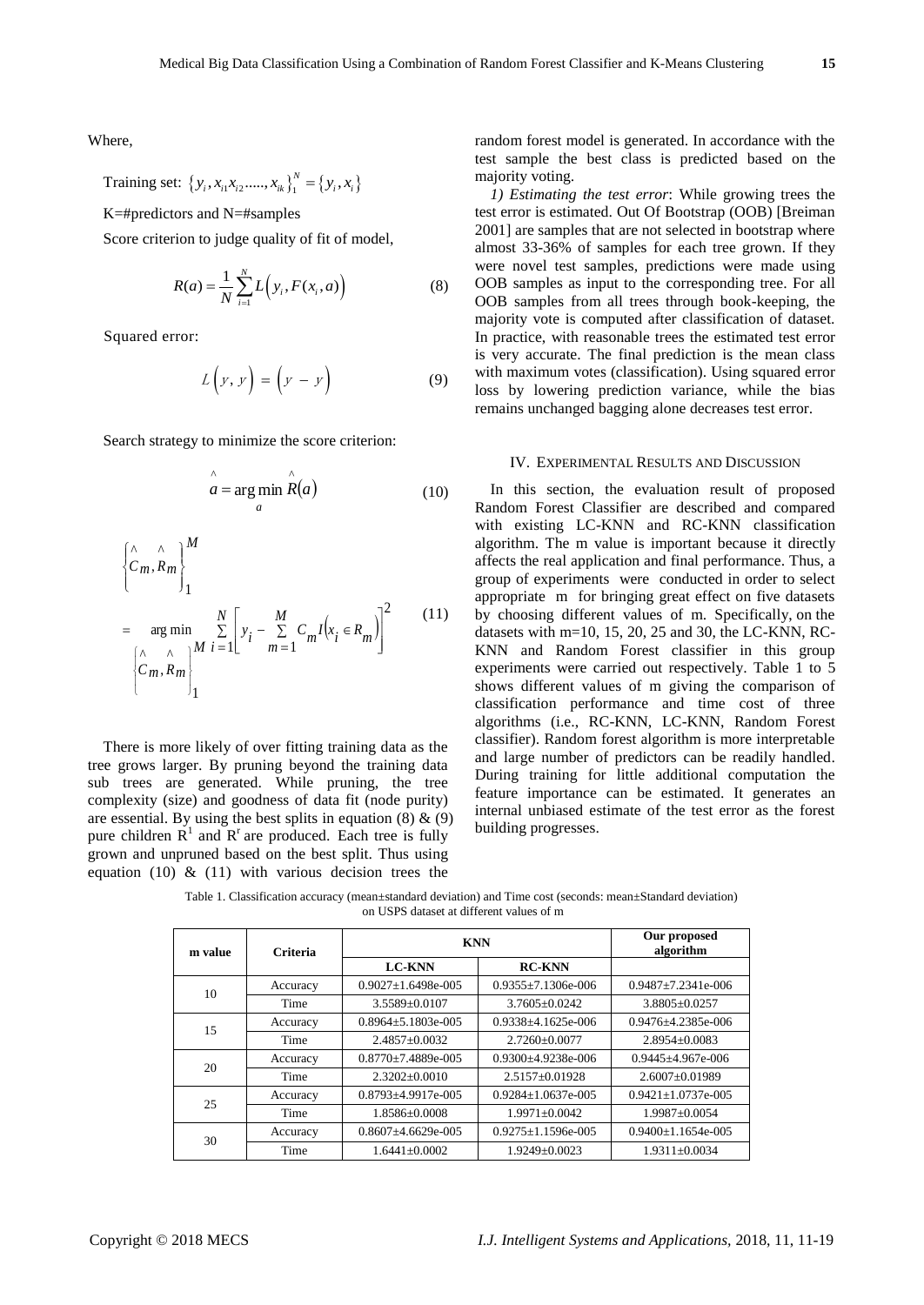

Fig.2. Classification accuracy of USPS dataset

The experimental results of LC-KNN and RC-KNN are compared with the results of our proposed system is shown in table 1. The accuracy and time cost of existing KNN algorithms LC-KNN and RC-KNN is shown in table 1 and using the USPS dataset it is compared to our proposed Random forest classifier. For handwritten digit recognition USPS (*United States Postal Service*) dataset is a standard dataset. Training is faster in Random forest classifier algorithm which has fewer parameters also it plots the sample proximities and to visualize the output decision trees it is more interpretable. The m values are increased with decrease in time and accuracy is also altered and compared to the existing systems it is more efficient and thereby the complexity of big data is decreased to the greater extent which is shown in table below.

Fig. 2 shows the graphical representation of USPS dataset. In accordance with the m values the accuracy level of KNN and random forest is compared. When compared to the existing KNN algorithm the accuracy level of random forest algorithm is increased. From the graph it is clearly noted that when compared to the RC KNN, the LC KNN is vey less accurate and in order to overcome limitations in data redundancy by RC KNN, the random forest classifier is used. The limitations of data redundancy and accuracy of medical big data are overcome by the Random Forest and hence in an accurate manner it can be dealt with big data with larger m values.

Table 2. Classification accuracy (mean ±standard deviation) and Time cost (seconds: mean ±Standard deviation) on MNIST dataset at different values of m.

|    | <b>Criteria</b> | <b>KNN</b>                 |                            |                            |  |
|----|-----------------|----------------------------|----------------------------|----------------------------|--|
|    |                 | <b>LC-KNN</b>              | <b>RC-KNN</b>              | Our proposed algorithm     |  |
| 10 | Accuracy        | 0.7221 ±4.8878e-005        | $0.8389 \pm 3.1656e - 005$ | $0.9471 \pm 3.1689e - 005$ |  |
|    | Time            | $2.9369 + 0.0508$          | 3.5504 ±0.0927             | $3.5654 + 0.0945$          |  |
| 15 | Accuracy        | $0.6840 + 2.3333e - 0.04$  | $0.8364 + 2.3136e - 005$   | $0.9332 + 2.3142e - 005$   |  |
|    | Time            | $2.8905 + 0.0456$          | $3.1222 + 0.01397$         | $3.1321 + 0.01632$         |  |
| 20 | Accuracy        | $0.6657 + 2.4739e - 0.04$  | $0.8353 + 3.3233e - 005$   | $0.9271 \pm 3.3421e - 005$ |  |
|    | Time            | $2.0564 \pm 0.0011$        | $2.1490 + 0.0065$          | $2.1511 + 0.0067$          |  |
| 25 | Accuracy        | $0.6478 \pm 2.2689e - 004$ | $0.8338 + 8.7844e - 005$   | $0.9176 + 8.7798e - 005$   |  |
|    | Time            | $1.8240 \pm 0.0020$        | $2.1148 + 0.0094$          | $2.1265 + 0.0097$          |  |
| 30 | Accuracy        | $0.6396 + 6.9156$ e-005    | $0.8313 \pm 3.8678$ e-005  | $0.9069 \pm 3.8698e - 005$ |  |
|    | Time            | $1.5457 + 0.0002$          | $1.7274 + 0.0011$          | $1.7326 + 0.0017$          |  |

The above table enters the accuracy and time cost of existing KNN algorithms LC-KNN and RC-KNN and our proposed Random forest classifier using classification of MNIST dataset. In the field of machine learning, MNIST dataset is a massive database, which is used for training and testing. For training various image processing systems it includes handwritten digits that are used generally. The m values, the accuracy and time also increases and it is more efficient than the existing systems and also the complexity of big data is decreased which is seen from the table.

In accordance with the m values the MNIST ("Modified National Institute of Standards and Technology") dataset's classification accuracy level is described graphically. In accordance with the m values the graph compares the accuracy level of KNN and random forest. When compared to the existing KNN algorithm the accuracy level of random forest algorithm is increased. The accuracy level is decreased when the m values are increased. The entire dataset is clustered based on the generated decision trees. The classification is done where there is accuracy and less time consumption. Since





Fig.3. Classification accuracy of MNIST dataset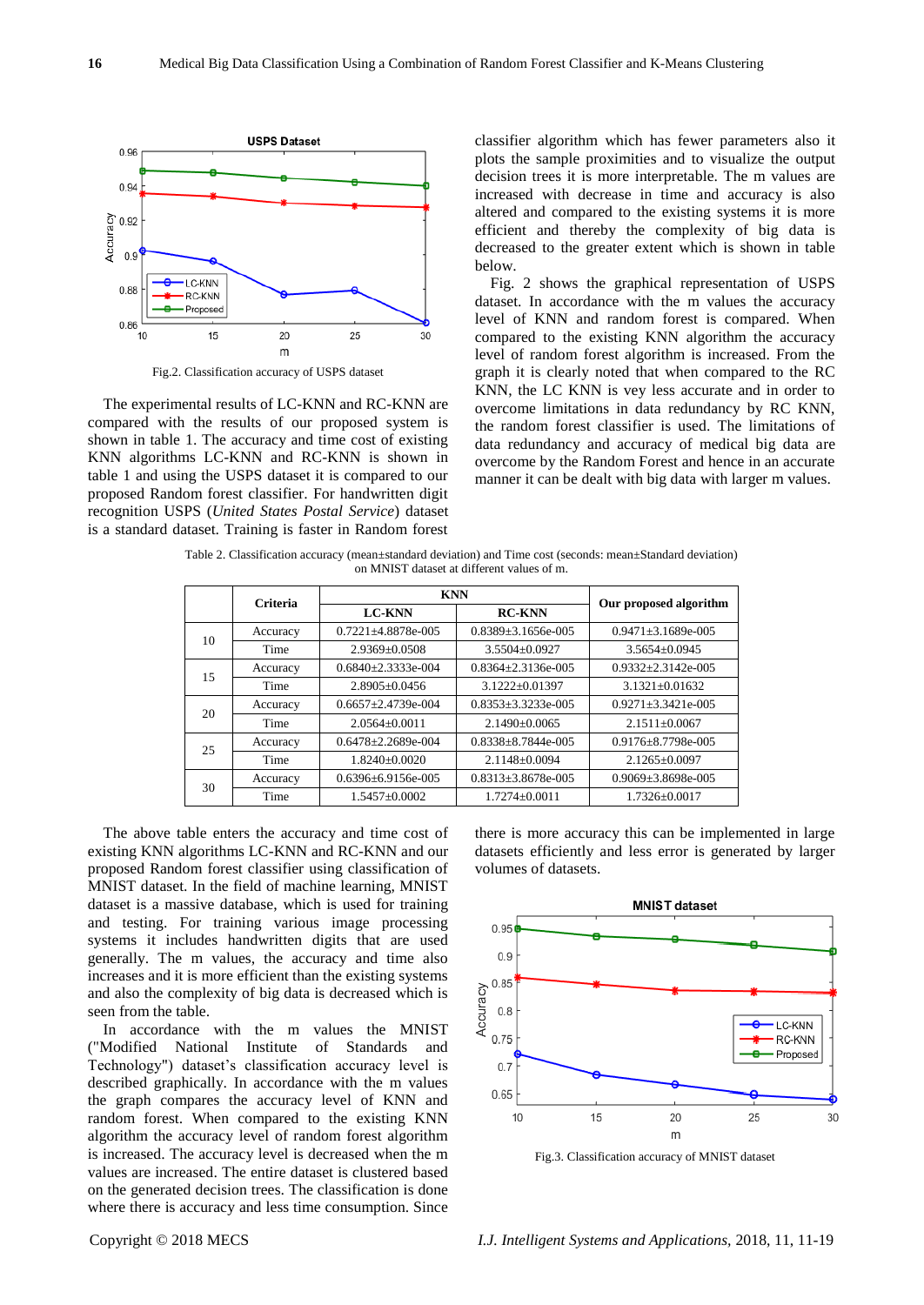| m value | Criteria |                            | Our proposed               |                            |
|---------|----------|----------------------------|----------------------------|----------------------------|
|         |          | <b>LC-KNN</b>              | <b>RC-KNN</b>              | algorithm                  |
| 10      | Accuracy | $0.9311 \pm 5.0989e - 005$ | $0.9526 + 1.4511e - 005$   | $0.9633 \pm 1.4576e - 005$ |
|         | Time     | $23.3933 + 0.9677$         | $28.5940 + 3.2405$         | 28.5978 ± 3.2498           |
| 15      | Accuracy | $0.9252 \pm 1.0573e - 004$ | $0.9494 \pm 1.3378$ e-005  | $0.9611 \pm 1.3398$ e-005  |
|         | Time     | 18.0106+0.2434             | $23.1904 + 1.0894$         | $23.1989 \pm 1.0898$       |
| 20      | Accuracy | $0.9166 + 2.8267e - 005$   | $0.9411 + 5.4699e - 004$   | $0.9554 + 5.5111e - 004$   |
|         | Time     | 12.7685 ±0.0966            | 16.2759±0.8880             | 16.2801 ±0.8999            |
| 25      | Accuracy | $0.9150 \pm 7.0000e - 005$ | $0.9321 \pm 6.4810e - 004$ | $0.9500 + 6.4911e - 004$   |
|         | Time     | $9.9201 + 0.3696$          | $13.8645 \pm 1.5093$       | $13.8710 \pm 1.5102$       |
| 30      | Accuracy | $0.9079 \pm 1.0366e - 004$ | $0.9192 + 5.3796e - 004$   | $0.9411 \pm 5.4011e - 004$ |
|         | Time     | $8.4064 + 0.0784$          | $11.3922 + 0.0658$         | 11.3978±0.0698             |

Table 3. Classification accuracy (mean±standard deviation) and Time cost (seconds: mean±standard deviation) on GISETTE dataset at different values of m.

The accuracy and time cost of existing KNN algorithms LC-KNN and RC-KNN is described in Table 3 and using the classification GISETTE dataset it is compared to our proposed Random forest classifier method. Used for training and testing in the field of machine learning GISETTE dataset is a handwritten digit recognition database. To separate the highly confusable digits 4 and 9 is the problem in this dataset. As the m values are increased, the time slightly decreases and accuracy is also altered after classification which is clear from the table but it is more efficient than the existing systems and hence decreases the complexity of big data.

In accordance with the m values, the accuracy level of KNN and random forest is compared which is described in the GISETTE dataset classification. In the m value, the accuracy is increased thus proving that classification accuracy increases well in medical big data which is shown in the graph. When compared to our proposed methodology, the accuracy level of LC-KNN and RC-KNN is less.



Fig.4. Classification accuracy of GISETTE dataset

Table 4. Classification accuracy (mean±standard deviation) and Time cost (seconds: mean±standard deviation) on LETTER dataset at different values of m.

| m value | Criteria | <b>KNN</b>                 | Our proposed algorithm     |                            |
|---------|----------|----------------------------|----------------------------|----------------------------|
|         |          | <b>LC-KNN</b>              | <b>RC-KNN</b>              |                            |
| 10      | Accuracy | $0.7892 \pm 3.8822e - 005$ | $0.9495 \pm 1.0760$ e-006  | $0.9987 \pm 1.1454e - 006$ |
|         | Time     | $3.2391 + 0.0015$          | $3.2994 \pm 0.0010$        | $3.3104 + 0.0015$          |
| 15      | Accuracy | $0.7932 \pm 3.7106$ e-005  | $0.9469 \pm 5.5751e - 006$ | $0.9900 \pm 5.5810e - 006$ |
|         | Time     | $3.3808 + 0.0435$          | $3.4334 + 0.0585$          | $3.4410 + 0.0590$          |
| 20      | Accuracy | $0.6815 \pm 1.3812e - 004$ | $0.9451 \pm 1.9756$ e-006  | $0.9897 \pm 1.9811e - 006$ |
|         | Time     | $3.0938 \pm 5.8392e - 004$ | $3.1285 \pm 3.1243e - 004$ | $3.1340 \pm 3.1341e - 004$ |
| 25      | Accuracy | $0.7279 \pm 5.6480e - 005$ | $0.9423 \pm 5.2818$ e-006  | $0.9885 \pm 5.2901e - 006$ |
|         | Time     | $3.3950 + 0.0018$          | $3.4813 + 0.0054$          | $3.4902 \pm 0.0067$        |
| 30      | Accuracy | $0.6214 + 9.8480e - 005$   | $0.9403 \pm 3.9204e - 006$ | $0.9872 \pm 3.9342e - 006$ |
|         | Time     | $3.0889 \pm 1.3000e - 003$ | $3.1168 \pm 3.8514e - 004$ | $3.1453 \pm 3.8621e - 004$ |

The accuracy and time of existing KNN algorithms LC-KNN and RC-KNN is shown in table 4 and using LETTER dataset classification it is compared to our proposed Random forest classifier. A Multi-class classification dataset is the LETTER dataset. As the m values increases accuracy, time is increased accordingly which are obvious from the table but compared to the already existing systems it is more efficient and hence the complexity of big data decreases.

The accuracy level of KNN and random forest in accordance with the m values is compared by the graphical representation of LETTER dataset classification.

When compared to the existing KNN algorithm, the accuracy level of random forest algorithm is increased. Our proposed algorithm works well in classification accuracy for medical big data as the m value increases the accuracy is increased.

The accuracy and time of existing KNN algorithms LC-KNN and RC-KNN is shown in table 5 and using PENDIGITS dataset classification, it is compared to our proposed Random forest classifier. A Multi-class classification dataset is the PENDIGITS dataset. The m values increases with increase in accuracy and time accordingly which is clear from the table but compared to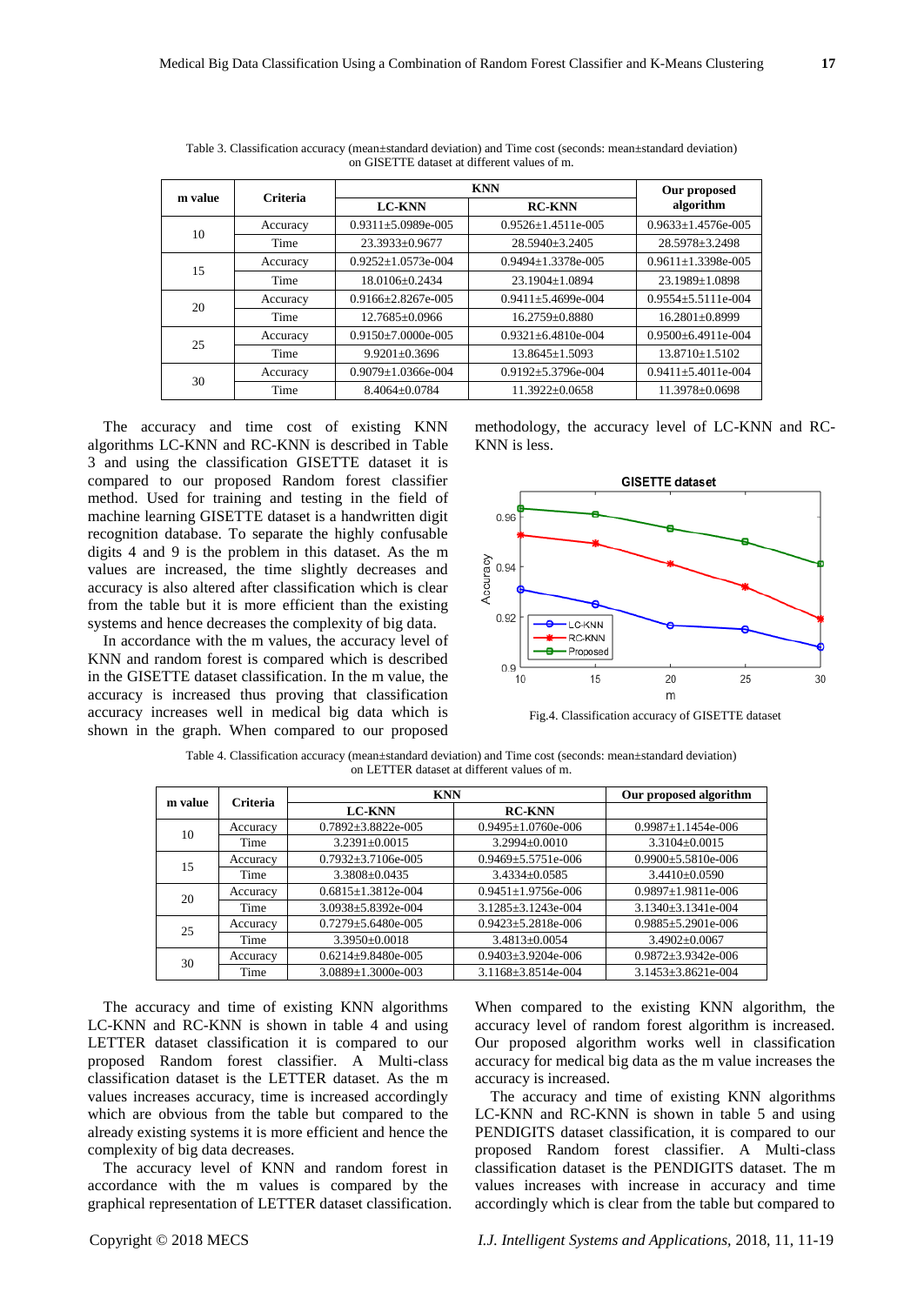the existing systems it is more efficient and the complexity of big data is decreased. In accordance with the m values, the graphical representation of PENDIGITS dataset classification compares the accuracy level of KNN and random forest. When compared to the existing

KNN algorithm the accuracy level of random forest algorithm is increased. In existing systems, when the m values are increased the accuracy level is decreased but increases the accuracy of random forest algorithm.

Table 5. Classification accuracy (mean±standard deviation) and Time cost (seconds: mean±standard deviation) on PENDIGITS dataset at different values of m.

| m value | Criteria | <b>KNN</b>                 |                            |                            |  |
|---------|----------|----------------------------|----------------------------|----------------------------|--|
|         |          | <b>LC-KNN</b>              | <b>RC-KNN</b>              | Our proposed algorithm     |  |
| 10      | Accuracy | $0.9452 \pm 3.5382e - 005$ | $0.9721 + 4.7991e-006$     | $0.9943 \pm 4.8122e - 006$ |  |
|         | Time     | $2.3380 + 0.0041$          | $2.4056 \pm 0.0101$        | $2.4311 + 0.0145$          |  |
| 15      | Accuracy | $0.9316 \pm 1.0341e - 004$ | $0.9711 \pm 6.0196e - 006$ | $0.9923 \pm 6.0210e - 006$ |  |
|         | Time     | $2.5451 \pm 0.0011$        | 2.5709 ±0.0089             | $2.5899 + 0.0090$          |  |
| 20      | Accuracy | $0.9163 \pm 1.5515e - 004$ | $0.9700 \pm 2.5390e - 006$ | $0.9845 \pm 2.5541e - 006$ |  |
|         | Time     | $2.2233 \pm 6.4795e - 005$ | $2.2554 \pm 2.1569e - 004$ | $2.2670 \pm 2.1670e - 004$ |  |
| 25      | Accuracy | $0.9216 \pm 1.5677e - 004$ | $0.9687 \pm 3.5642e - 006$ | $0.9815 \pm 3.5734e - 006$ |  |
|         | Time     | $2.5270 + 0.0056$          | $2.5468 + 0.0083$          | $2.5623 \pm 0.0091$        |  |
| 30      | Accuracy | $0.9088 \pm 1.8409e - 004$ | $0.9683 \pm 1.5809e - 006$ | $0.9810 \pm 1.5967e - 006$ |  |
|         | Time     | $2.1805 \pm 7.4785e - 005$ | $2.2022 \pm 8.9611e - 005$ | $2.2632 \pm 8.9678$ e-005  |  |







Fig.6. Classification accuracy of PENDIGITS dataset

## *A. Performance comparison of Random Forest Classifier & KNN*

When compared to the existing systems LC KNN and RC KNN the proposed algorithm Random forest classifier works well in terms of accuracy and time cost for classification of big data which is shown from the experimental results on the classification of five datasets namely USPS, MNIST, GISETTE, LETTER, PENDIGITS. The accuracy level for individual datasets is demonstrated in the graphical representation. When the m value increases the time increases and also the accuracy is increased in big data which is described in table 6. The major advantage of our proposed system is that the accuracy level increases when the value of m increases. Thus in big data classification our system can be used efficiently. Hence in terms of classification of accuracy and time our proposed system works well.

Table 6. Classification Accuracy and Time Cost of KNN algorithm and Random forest algorithm on five dataset

| <b>Dataset</b>   | <b>KNN</b> |          | Our Proposed<br>Algorithm |          |
|------------------|------------|----------|---------------------------|----------|
|                  | Accuracy   | Time     | Accuracy                  | Time     |
| <b>USPS</b>      | 0.9482     | 32.8764  | 0.9611                    | 33.1007  |
| <b>MNIST</b>     | 0.8635     | 24.1575  | 0.8890                    | 24.9874  |
| <b>GISETTE</b>   | 0.9660     | 217.3327 | 0.9983                    | 220.0110 |
| <b>LETTER</b>    | 0.9518     | 19.8246  | 0.9518                    | 20.0178  |
| <b>PENDIGITS</b> | 0.9780     | 7.2982   | 0.9945                    | 7.6530   |

## V. CONCLUSION

In this work initially, the k-means algorithm is used for clustering the data and then by using certain attributes clustered datasets are randomly selected and decision trees are generated from the clustered data. The decision values are taken into account from the decision trees. Using random forest classifier the decision values are classified in accordance with test samples thereby creating the required class label from the majority votes produced. Using Random forest classifier the medical big data can be classified well compared to the existing LC-KNN and RC-KNN which is shown by the experimental results. Large number of predictors can readily be handled by Random forest algorithm and also it is more interpretable. It generates an internal unbiased estimate of the test error in the forest building progresses. Hence the accuracy is increased by our proposed work and hence capable of dealing with classification of medical big data.

#### **REFERENCES**

[1] U. Sivarajah, M. Kamal, Z. Irani and V. Weerakkody, "Critical analysis of Big Data challenges and analytical methods", *Journal of Business Research*, vol. 70, no.1, pp.